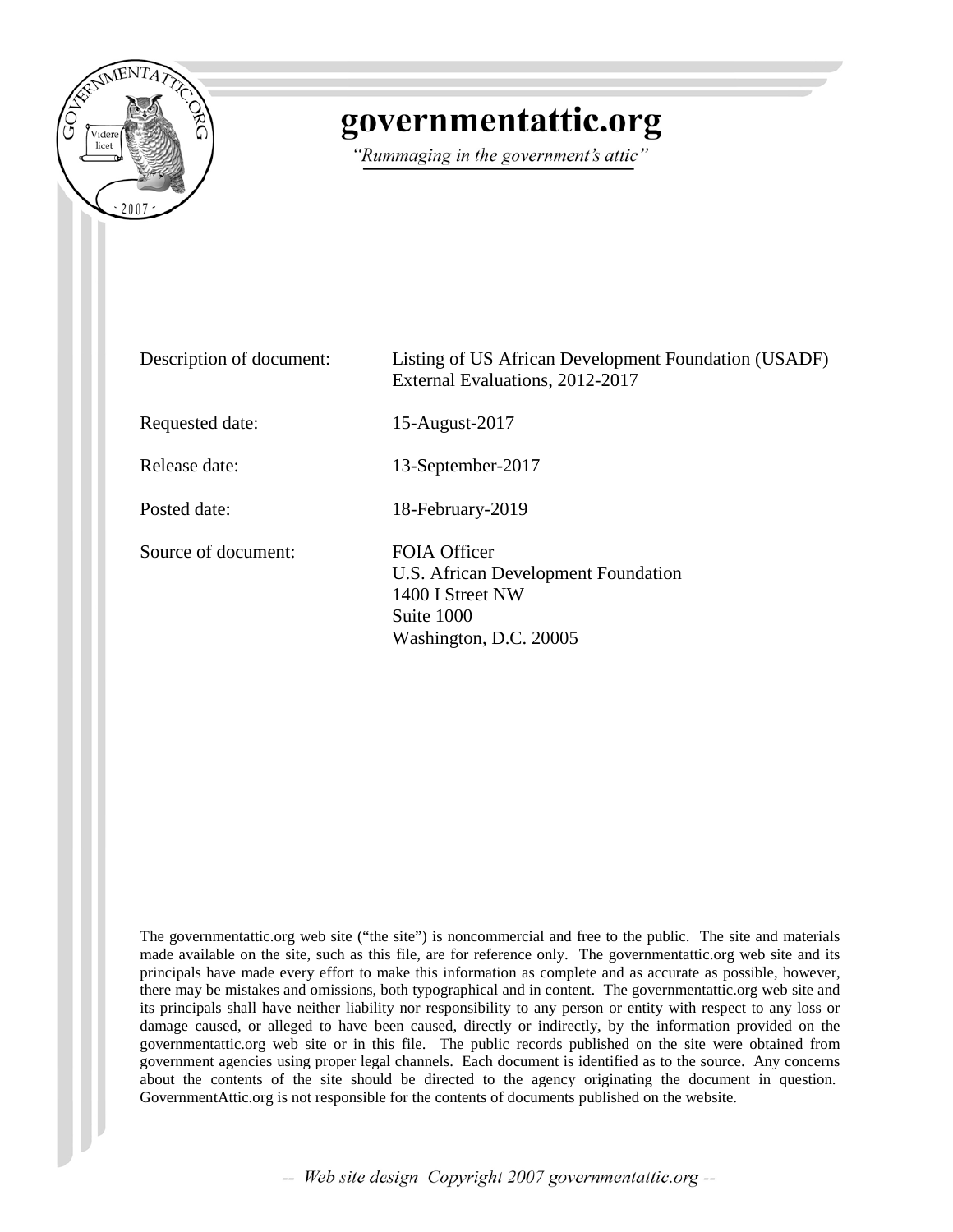From: June Brown <jbrown@usadf.gov> Sent: Wed, Sep 13, 2017 5:30 pm Subject: USADF FOIA-17-08 Via Email

September 13, 2017

This is in response to your request under the Freedom of Information Act (FOIA), 5 USC § 552, dated August 15, 2017, which was received on August 15, 2017, by the FOIA Office of the United States African Development Foundation (USADF). You requested a copy of the listing of unpublished ADF reports, including research studies, grant evaluation studies and dissertations. A copy of the USADF record responsive to your request is attached.

Pursuant to 22 C.F.R. § 1502.7, there is no charge for USADF's services in responding to this request.

I trust that this information fully satisfies your request. If you need any further assistance or would like to discuss any aspect of your request please do not hesitate to contact me or USADF's FOIA Public Liaison, Nina-Belle Mbayu, at 202-233-8808, email: nbmbayu@usadf.gov.

Yours truly,

June B. Brown General Counsel/Chief FOIA Officer U.S. African Development Foundation 1400 I Street NW Washington, D.C. 20005 Tel.: 202-233-8882 Email: jbrown@usadf.gov